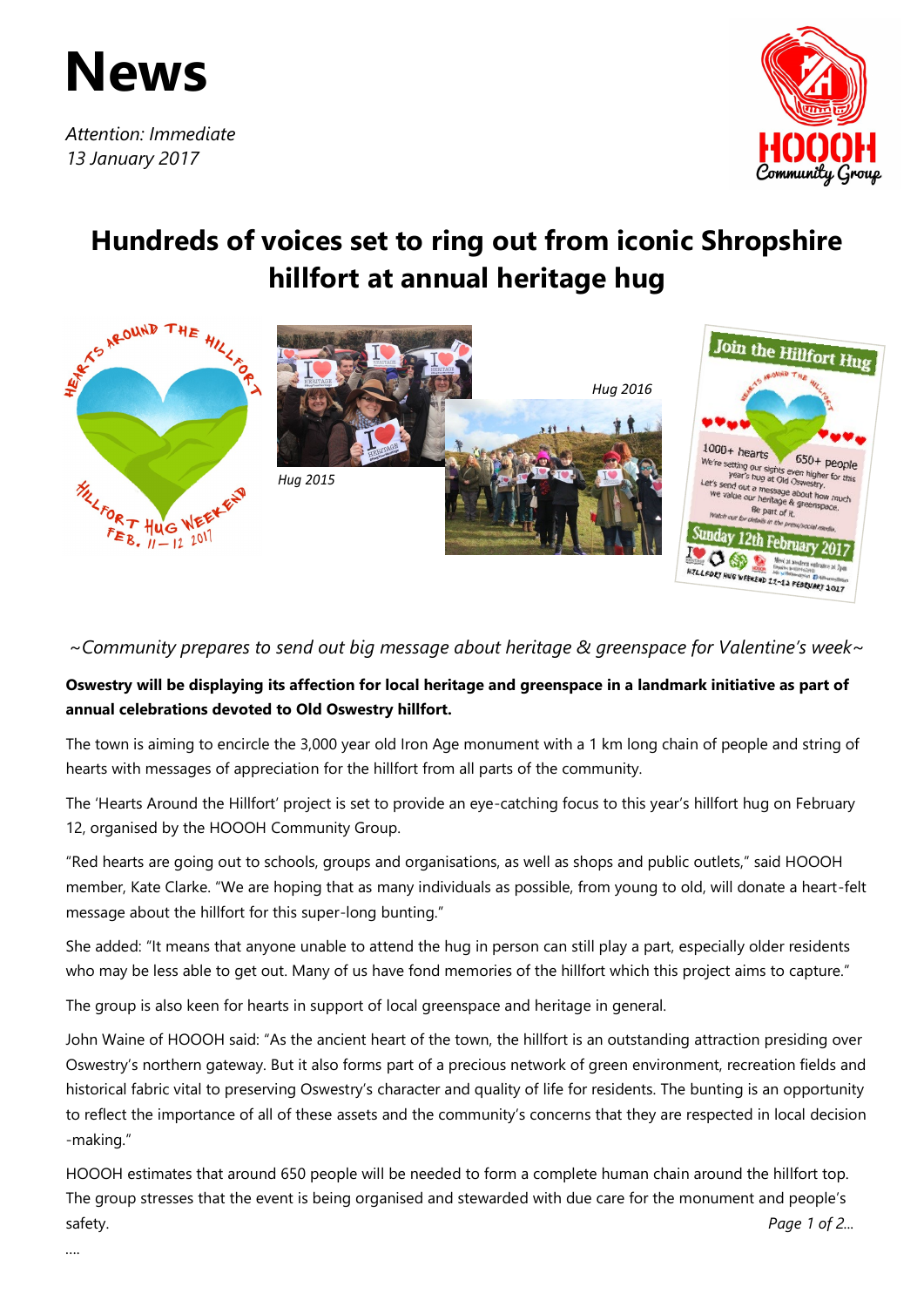Now in its third year, the hug is part of a weekend of events taking place February 11 and 12 celebrating one of the country's largest and best preserved hillforts. Old Oswestry has been acknowledged by eminent academics as the 'Stonehenge of the Iron Age' due to its importance to the archaeological understanding of Celtic Britain.

A full day's seminar will be held in Oswestry Memorial Hall on February 11 examining wider aspects of the hillfort's role, including its natural heritage and ecology. Family workshops with a wildlife theme and an evening of live performance are also planned at Hermon Chapel. Further events exploring the hillfort's flora and fauna are set to follow through 2017 under an educational initiative called the 'Hillfort Watch'.

Allied group, Artists Hugging the Hillfort (AHH!), is currently showing a retrospective of hillfort initiatives and artwork called 'Heritage Matters' at the Oswestry Heritage and Exhibition Centre. Running until the end of February, it traces HOOOH's evolution from campaign to community group working in the broadest interests of the hillfort.

Shops, outlet, groups and organisations who would like to participate in the 'Hearts around the Hillfort' initiative by making or collecting hearts should contact HOOOH on 01691 652918 or via its Facebook page (www.facebook.com/ OldOswestryHillfort)

## **ENDS**

Press enquiries: Kate Clarke Tel: 01691 652918 Email: [kate@kateclarkepr.com](mailto:kate@kateclarkepr.com)

More info: @OldOswestryFort https://www.facebook.com/OldOswestryHillfort http://oldoswestryhillfort.co.uk/

 *Page 2 of 2*